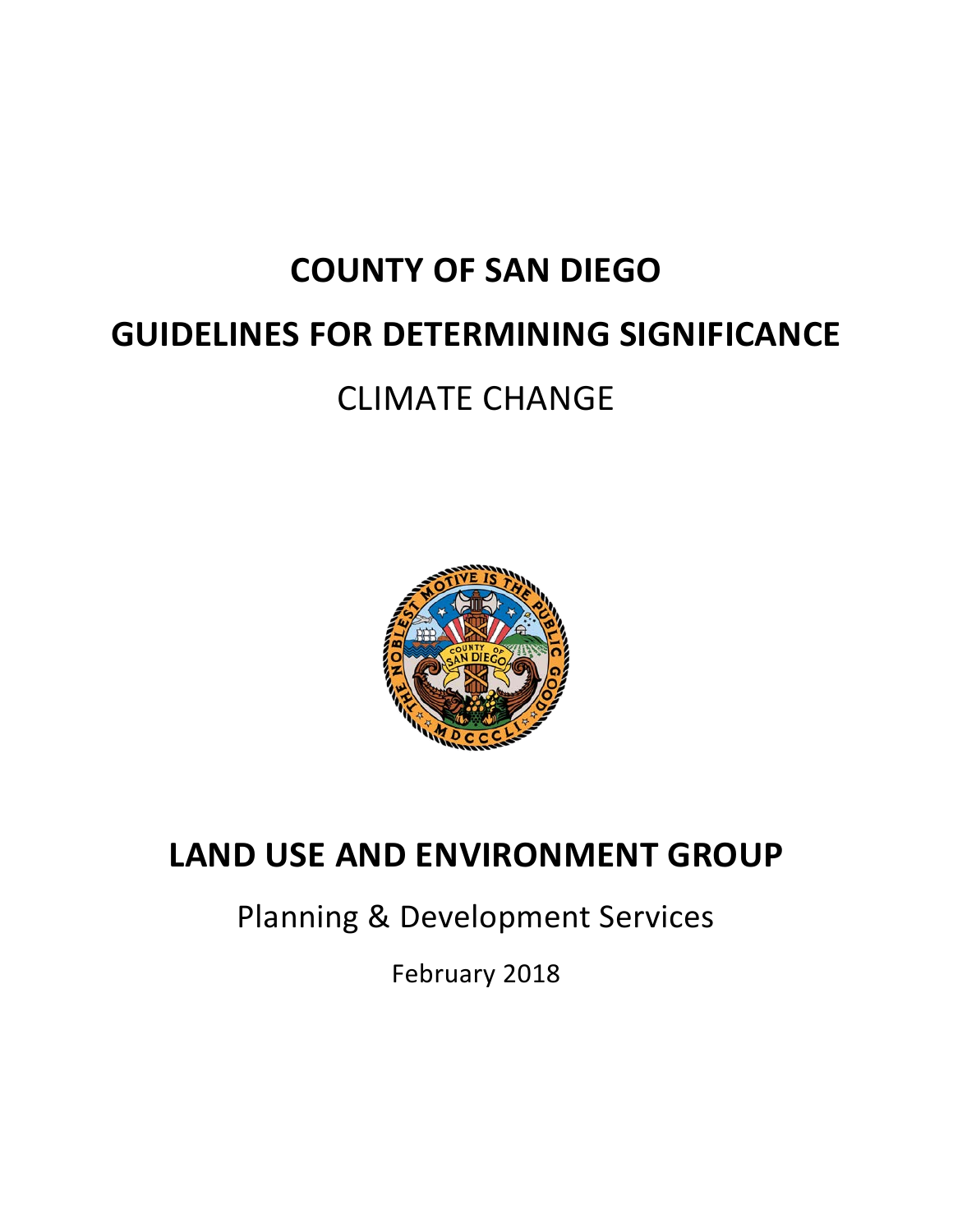#### **1. BACKGROUND**

The California Environmental Quality Act (CEQA) requires public agencies to review the environmental impacts of proposed projects and consider feasible alternatives and mitigation measures to reduce significant adverse environmental effects. As part of this analysis, agencies must consider potential adverse effects that may result from a proposed project's greenhouse gas (GHG) emissions. The California Natural Resources Agency adopted amendments to the CEQA Guidelines to address GHG emissions, consistent with the Legislature's directive in Public Resources Code Section 21083.05 (enacted as part of Senate Bill (SB) 97 [Chapter 185, Statutes 2007]). These amendments took effect in 2010.

GHG emissions have the potential to adversely affect the environment because such emissions contribute, on a cumulative basis, to the significant cumulative impact of global climate change. Cumulative impacts are those that result from the combination of past, present, and probable future projects, producing related effects. The proper context for addressing GHG emissions is within an assessment of cumulative impacts because, although it is unlikely that a single project would contribute significantly to climate change, cumulative emissions from many projects could impact global GHG concentrations and the global climate system. This document is to be used to determine whether individual projects would have a considerable cumulative incremental contribution to the significant impact of global climate change.

The County's Climate Action Plan (CAP) is a long-term programmatic plan that identifies strategies and measures to meet the County's targets to reduce GHG emissions by 2020 and 2030, consistent with the State's legislative GHG reduction targets, and demonstrates progress towards the State's 2050 GHG reduction goal. The CAP has been prepared in accordance with CEQA Guidelines Section 15183.5. Pursuant to CEQA Guidelines Sections 15064(h)(3) and 15183.5(b), a project's incremental contribution to a cumulative GHG emissions effect may be determined not to be cumulative if it complies with the requirements of the CAP. The CAP, consistent with CEQA Guidelines Section 15183.5, includes the following components:

- Quantify greenhouse gas emissions, both existing and projected over a specified time period, resulting from activities within a defined geographic area;
- Establish a level, based on substantial evidence, below which the contribution to greenhouse gas emissions from activities covered by the plan would not be cumulatively considerable;
- Identify and analyze the greenhouse gas emissions resulting from specific actions or categories of actions anticipated within the geographic area;
- Specify measures or a group of measures, including performance standards, that substantial evidence demonstrates, if implemented on a project-by-project basis, would collectively achieve the specified emissions level;
- Establish a mechanism to monitor the plan's progress toward achieving the level and to require amendment if the plan is not achieving specified levels; and
- Be adopted in a public process following environmental review.

Chapter 5 of the CAP details how the CAP complies with each of these elements.

The CAP also updates and implements General Plan Goal COS-20 and Policy COS-20.1 and mitigation measures CC-1.2, CC-1.7, and CC-1.8 of the 2011 General Plan Update (GPU) Final Program Environmental Impact Report (PEIR). Mitigation Measures CC-1.2, CC-1.7, and CC-1.8, identified in the 2011 GPU PEIR, called for the preparation of a Climate Change Action Plan designed to reach specified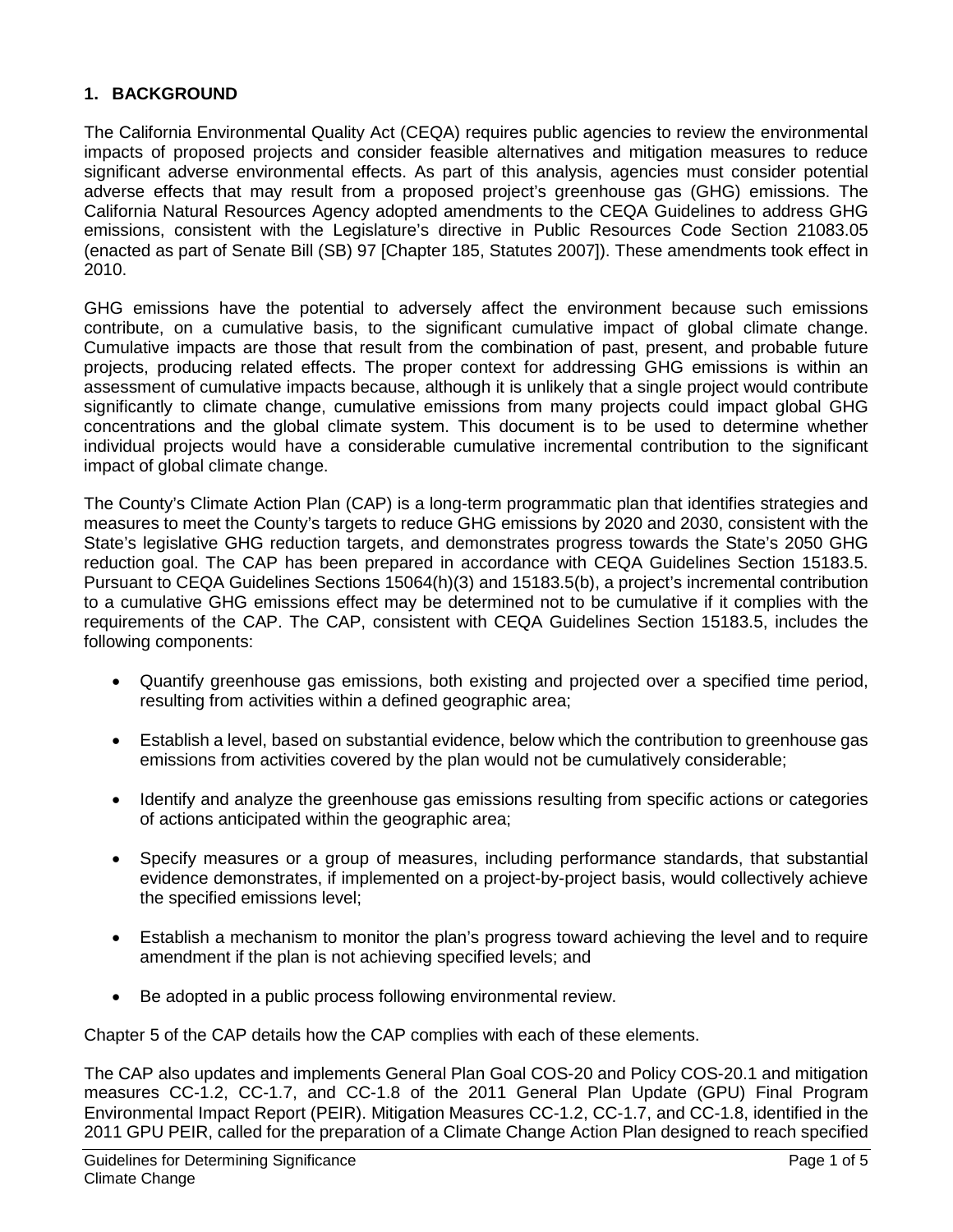GHG reduction targets from community and local government operations, modifications to the Guidelines for Determining Significance for Climate Change to provide guidance on the evaluation of GHG impacts considering current regulatory requirements and determine a project's consistency with the CAP, and adoption of a GHG Threshold of Significance. These Guidelines for Determining Significance for Climate Change (Guidelines) have been developed pursuant to the updated Mitigation Measures CC-1.7 and CC-1.8 of the 2011 GPU PEIR. The CAP document itself has been prepared to comply with the updated Mitigation Measure CC-1.2 of the 2011 GPU PEIR to mitigate the GHG impacts of the General Plan. The Guidelines were adopted by the Board of Supervisors (Board) by separate resolution concurrently with the County's CAP on February 14, 2018, consistent with CEQA Guidelines section 15064.7.

The County's CAP is also intended to be used for future project-specific GHG emissions analyses by being prepared consistent with the tiering and streamlining provisions of Section 15183.5 of the CEQA Guidelines. The Supplemental Environmental Impact Report (SEIR) for the CAP provides the appropriate level of environmental review to allow future projects to tier from and streamline their analysis of GHG emissions pursuant to CEQA Guidelines Section 15183.5(b)(2).

### **2. THRESHOLD OF SIGNIFICANCE**

County staff will use these Guidelines as part of the environmental review process to evaluate GHG emissions for individual discretionary projects. In accordance with the 2011 GPU PEIR Mitigation Measure CC-1.7 (as updated), the Guidelines incorporate the following "threshold of significance" that was separately adopted by the Board:

#### *A proposed project would have a less than significant cumulatively considerable contribution to climate change impacts if it is found to be consistent with the County's Climate Action Plan; and, would normally have a cumulatively considerable contribution to climate change impacts if it is found to be inconsistent with the County's Climate Action Plan.*

This constitutes the threshold of significance adopted by the Board for general use as part of the County's environmental review process. In accordance with CEQA Guidelines Section 15064.7(b), the threshold of significance was developed through a public review process supported by substantial evidence, and was adopted by the Board by separate resolution concurrently with the County's CAP on February 14, 2018.

Consistency with the CAP is determined through the CAP Consistency Review Checklist (Checklist), which is provided as Appendix A to these Guidelines. The Checklist, in conjunction with the CAP, provides a streamlined CEQA review process for proposed discretionary development projects. The Checklist is the mechanism that is used to demonstrate consistency with the CAP. If a project does not comply with required actions in the Checklist, it would be determined to be inconsistent with the CAP. The process for determining consistency with the CAP is described below.

## **3. CLIMATE ACTION PLAN CONSISTENCY REVIEW CHECKLIST**

The purpose of the Checklist is to implement GHG reduction measures from the CAP that apply to new development projects. The CAP presents the County's comprehensive strategy to reduce GHG emissions to meet its reduction targets. These reductions will be achieved through a combination of County initiatives and reduction actions for both existing and new development. Reduction actions that apply to existing and new development will be implemented through a combination of mandatory requirements and incentives. This Checklist specifically applies to proposed discretionary projects that require environmental review pursuant to CEQA. Therefore, the Checklist represents one implementation tool in the County's overall strategy to implement the CAP. Implementation of measures that do not apply to new development projects will occur through the implementation mechanisms identified in Chapter 5 of the CAP. Implementation of applicable reduction measures in new development projects will help the County achieve incremental reductions towards its targets, with additional reductions occurring through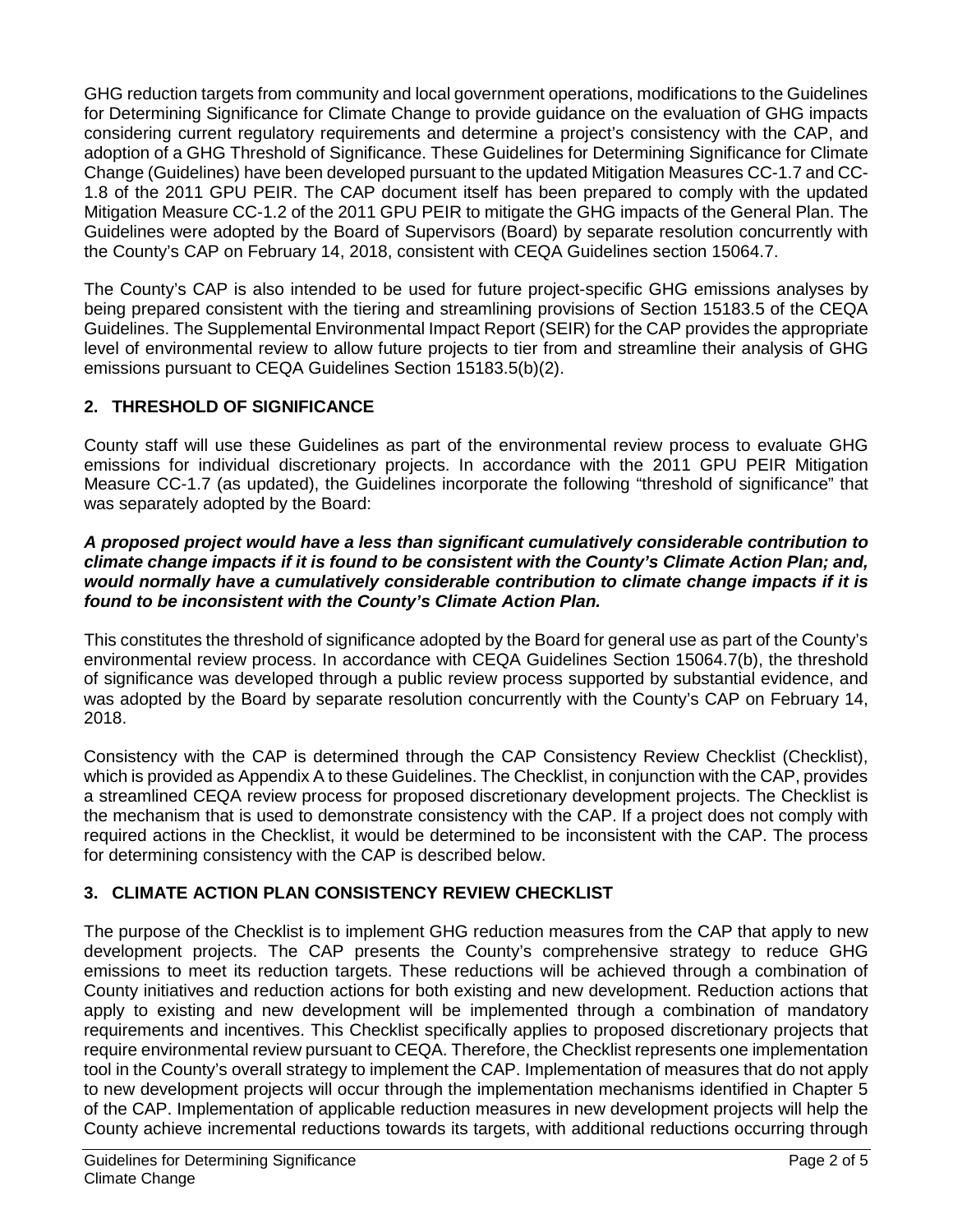County initiatives and measures related to existing development that are implemented outside of the Checklist process.

The Checklist will be used during the development review process and will require reduction measures to be incorporated by individual projects. The Checklist follows a two-step process to determine if projects will have a significant cumulative impact under the County's adopted GHG threshold of significance.

**Step 1** in the Checklist assesses a project's consistency with the growth projections and land use assumptions made in the CAP. Projections provide insight into the scale of reductions needed to meet reduction targets. Emissions for future years were estimated based on anticipated growth, as provided in the County's General Plan. If a project is consistent with the projections in the CAP, its associated growth in terms of GHG emissions was accounted for in the CAP's projections and would not increase emissions beyond what is anticipated in the CAP or inhibit the County from reaching its reduction targets. Emissions from a project consistent with the General Plan have been accounted for in the CAP and the project's implementation of the applicable CAP reduction measures will contribute towards reducing County emissions. As a result, a project that is found to be consistent with the CAP, would result in less than significant GHG emissions and would not result in a cumulatively considerable contribution to a GHG impact.

If a project is consistent with the existing General Plan land use designation(s), it can be determined to be consistent with the CAP projections and can move forward to Step 2 of the Checklist. However, some projects that are inconsistent with existing General Plan land use and zoning designations may be consistent with the CAP's projections. For example, if a project includes a land use plan and/or zoning designation amendment that would result in an equivalent or less GHG-intensive project when compared to the existing designations, it would still be within the projections assumed in the CAP and can move forward to Step 2 of the Checklist because it would not increase GHG emissions beyond CAP projections. Estimated GHG emissions under the existing and proposed designations would need to be provided to support this conclusion. Emissions must be quantified using the guidance described in the County's Report Format and Content Requirements for Climate Change document provided under separate cover.

If a land use and/or zoning designation amendment results in a more GHG-intensive project, the project is required to demonstrate consistency with applicable CAP measures and offset the increase in emissions in accordance with the recommended methodologies in Section 4 below.

**Step 2** of the Checklist identifies CAP GHG reduction measures that would apply to discretionary projects and establishes clear questions that can be used to assess a project's consistency with CAP measures. The specific applicable requirements outlined in the Checklist, shall be required as a condition of project approval. The project must provide substantial evidence that demonstrates how the proposed project would implement each applicable Checklist requirement described in Appendix A to the satisfaction of the Director of Planning & Development Services (PDS). If a question in the Checklist is deemed not applicable (N/A) to a project, substantial evidence must be provided to the satisfaction of the Director of PDS.

#### **4. PROCEDURES FOR GENERAL PLAN AMENDMENTS**

In-process and future General Plan Amendment (GPA) projects that may intensify GHG emissions over existing designations are required to prepare a detailed quantitative GHG analysis. The processes for both new GPAs and in-process GPAs (i.e., project applications deemed complete prior to CAP Draft SEIR Notice of Preparation date of October 20, 2016) are identified below.

General Plan Amendment projects that intensify GHG emissions beyond current designations are required to provide additional analysis beyond the Checklist. As specified in Mitigation Measure GHG-1 of the CAP's SEIR, the County shall require GPAs to reduce their emissions to ensure that CAP emission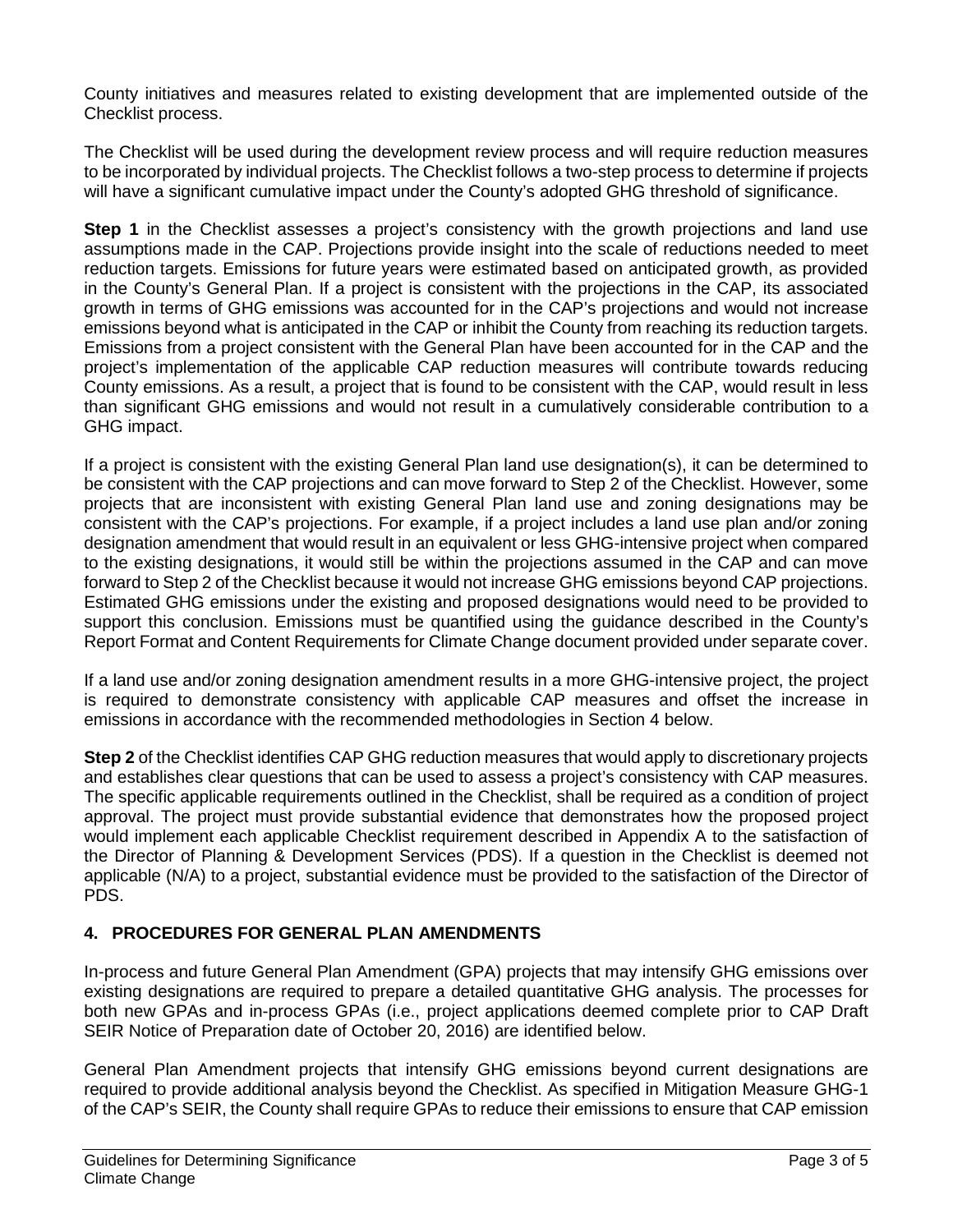forecasts are not substantially altered such that attainment of GHG reduction targets could not be achieved. Project applicants for GPAs could accomplish this through two options:

- **Option 1:** GPA projects shall achieve no net increase in GHG emissions from additional density above the 2011 GPU. Applicants shall be required to quantify the GHG emissions from their projects that exceed the GHG emissions for the 2011 GPU densities or intensities forming the basis of the CAP forecasts. This increase in emissions shall be reduced by demonstrating compliance with relevant CAP measures as identified in the Checklist first. Any additional emission reductions needed shall then be achieved through onsite design features and mitigation measures, followed by offsite mitigation. Offsite mitigation, including the purchase of carbon offset credits, would be allowed after all feasible onsite design features and mitigation measures have been incorporated.
- **Option 2:** GPA projects shall reduce all project GHG emissions to zero to achieve no net increase over baseline conditions (carbon neutrality). Project emissions shall be reduced to zero through onsite design features, mitigation measures, and offsite mitigation, including purchase of carbon offset credits. Applicants shall demonstrate compliance with relevant CAP measures as identified in the Checklist first. Any additional emission reductions needed shall then be achieved through onsite design features and mitigation measures, followed by offsite mitigation. Offsite mitigation, including purchase of carbon offset credits, would be allowed after all feasible onsite design features and mitigation measures have been incorporated.

Project specific mitigation measures, which would be in addition to all CAP Checklist items and all feasible on-site project design features, must include specific, enforceable actions to reduce project emissions, and an analysis is required to show the emission reductions achieved from each measure. Each mitigation measure should include references or a logical, fact based explanation as to why a specific mitigation measure would achieve the stated reductions. Mitigation measures and/or design features must be supported with substantial evidence showing impacts have been reduced as described in Options 1 and 2 above.

Many local, regional, and State agencies have produced lists of feasible mitigation measures and strategies that can be used to reduce GHG emissions. These lists can be consulted when developing feasible mitigation measures for projects within the County, including, but not limited to:

- Governor's Office of Planning and Research CEQA and Climate Change. 2008. Technical Advisory. CEQA AND CLIMATE CHANGE: Addressing Climate Change through California Environmental Quality Act (CEQA) Review. See Attachment 3, "Examples of GHG Reduction Measures." Available: [http://opr.ca.gov/docs/june08-ceqa.pdf.](http://opr.ca.gov/docs/june08-ceqa.pdf)
- California Air Pollution Control Officers Association (CAPCOA). 2008 (January). CEQA & Climate Change. Evaluating and Addressing Greenhouse Gas Emissions from Projects Subject to the California Environmental Quality Act. See page 79, "Mitigation Strategies for GHG." Available: [http://www.capcoa.org/wp-content/uploads/downloads/2010/05/CAPCOA-White-Paper.pdf.](http://www.capcoa.org/wp-content/uploads/downloads/2010/05/CAPCOA-White-Paper.pdf)
- California Air Pollution Control Officers Association (CAPCOA). 2010 (August). Quantifying Greenhouse Gas Mitigation Measures. A Resource for Local Government to Assess Emission Reduction from Greenhouse Gas Mitigation Measures. Available: [http://www.capcoa.org/wp](http://www.capcoa.org/wp-content/uploads/2010/11/CAPCOA-Quantification-Report-9-14-Final.pdf)[content/uploads/2010/11/CAPCOA-Quantification-Report-9-14-Final.pdf.](http://www.capcoa.org/wp-content/uploads/2010/11/CAPCOA-Quantification-Report-9-14-Final.pdf)
- Attorney General of the State of California. 2008 (December) [revised January 2010]. The California Environmental Quality Act. Addressing Global Warming Impacts at the Local Agency Level. Available: [http://ag.ca.gov/globalwarming/pdf/GW\\_mitigation\\_measures.pdf.](http://ag.ca.gov/globalwarming/pdf/GW_mitigation_measures.pdf)